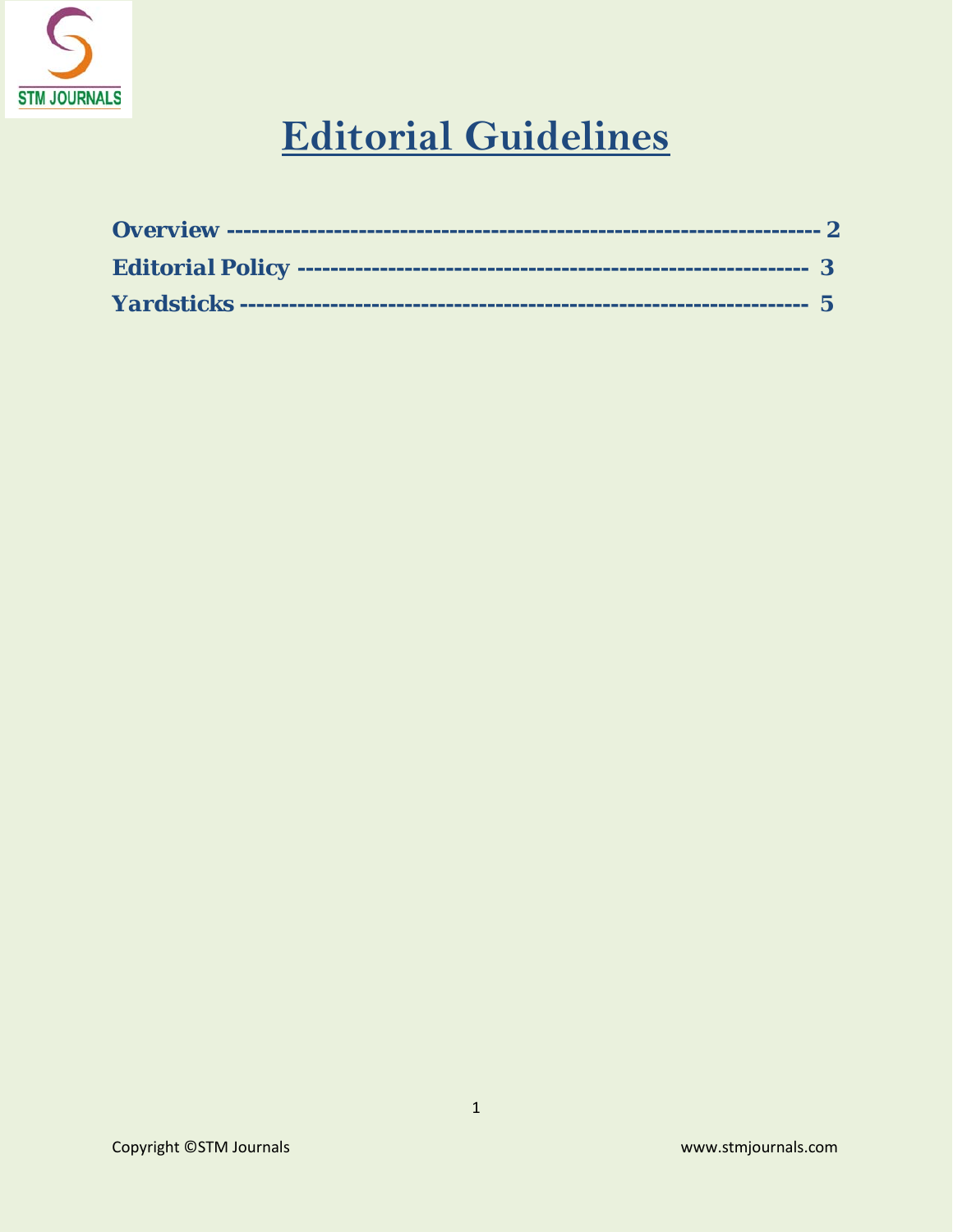

#### **OVERVIEW**

This is a privileged area for STM Journal(s) editors. Editors log-in and get full control over the selection and review process.

Editor's management module facilitates management of manuscripts, from their Section of Unassigned, selection for review, detailed review (Editing), assigning them to referees/ seeking their comments, providing comments, to the final decision making on acceptance, revision and rejection.

Editors may share their views with the referees and the STM Journal(s)' Publication management team.

STM Journal's Editorial board comprises of experts/ professionals who, on formal invitation from STM Journal's have kindly consented to represent the STM Journal's for providing their valued editing/ review services, and guide/ support the Publication management team of the STM Journal's.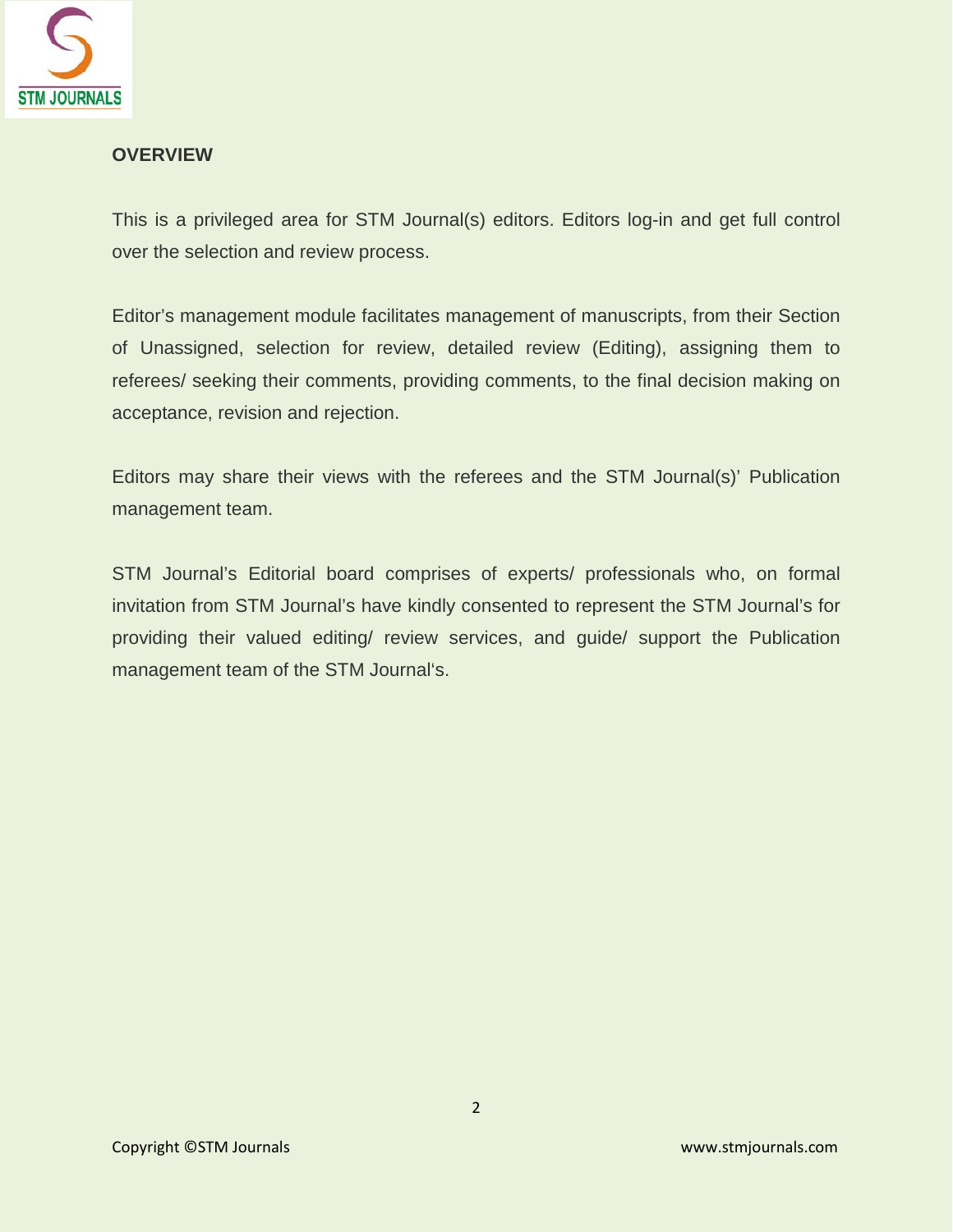

## **EDITORIAL POLICY**

The manuscript is a privileged document. It needs to be protected from any form of exploitation. Editors/ reviewers are expected not to cite, refer and to refrain from using the information it embodies for the advancement of their own research.

- STM Journals An editor/ reviewer should consciously adopt a positive, impartial attitude towards the manuscript under review.
- STM Journals An editor/ reviewer should aim at promoting a precise and effective scientific communication.
- STM Journals An editor/ reviewer who thinks that he/she is not in position to judge a particular manuscript impartially, should not select or accept it for review/ refereeing.
- STM Journals Review/ refereeing should be carried out as per the stipulated time lines. In case it appears the deadlines are hard to meet in some specific case, STM Journals publication management team should be informed accordingly. This will enable the later to take alternative measures to avoid expected delay.
- STM Journals An editor/ reviewer should not discuss a manuscript with its Author/s. STM Journal (s) Online Journal system updates Author about every action being taken on their manuscript.
- STM Journals The identity of editors/ reviewers is kept confidential as per the policies of the STM Journals.
- STM Journals It is appropriate, not to make any statement about acceptance/ rejection or revision (subject to receipt of two similar opinions on revision) on a manuscript to the author, till a final verdict is arrived at, as per the STM Journals norms.
- STM Journals The announcement of decision on acceptance/ rejection may rest on the STM Journals publication management team.
- STM Journals STM Journals publication management team expects the editor/ reviewer to monitor the status of manuscripts and specially watch for the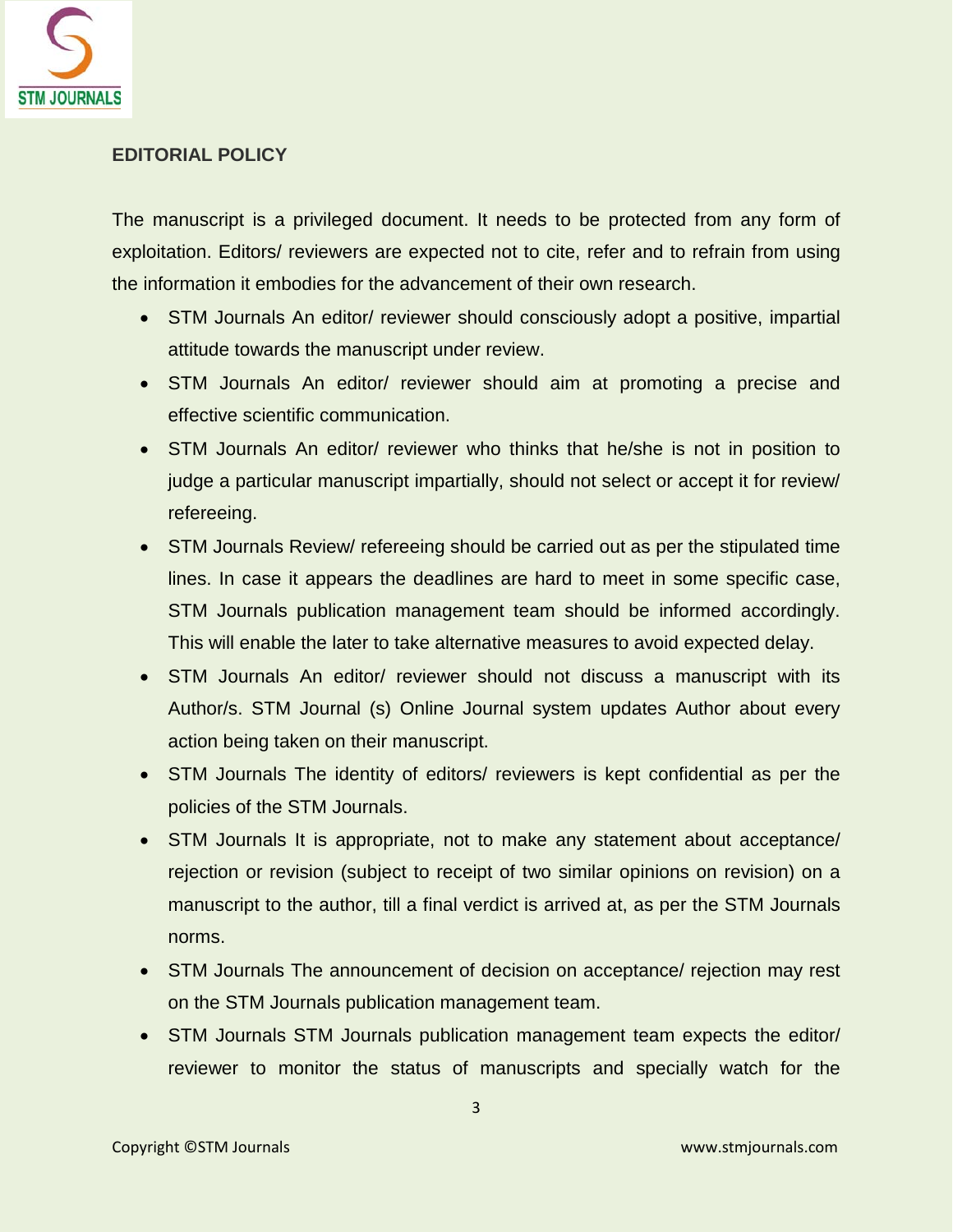

comments on revision, rejection and acceptance to avoid any duplication of efforts at their ends. Onward actions/ decisions by the publication management team will be based on the information/ comments made available by the editor/ reviewer online on the web/ offline through an email.

- STM Journals Critical appraisal should be presented dispassionately in the comments intended for the Authors and harsh remarks avoided.
- STM Journals Suggested modifications should not imply as conditions of acceptance. It is important to make distinction between revisions considered essential and those judged merely desirable.
- STM Journals In cases, we do not accept a manuscript; we should convey our constructive comments that might help the author to improve it. This requires providing elaborate comments (with citations, if possible); it will help the editors/ reviewers to make a decision on the manuscript and the authors to improve it.
- STM Journals The documentation on criticism, arguments, and suggestions concerning the manuscript is to be preserved carefully. It will be quite useful for decision makers.
- STM Journals Editors/ reviewers are not expecting correct mistake/s in grammar, but any assistance in this regard will be highly appreciated.
- STM Journals The editors/ publication management team gratefully receive a reviewer's/ referee's recommendation (s), but since the decisions are based on evaluations derived from several sources, a reviewer/ referee should not expect decision makers to honor his or her every recommendation.
- (In preparation of these norms, support from the information provided in the guidelines of Council of Science Editors has been taken)